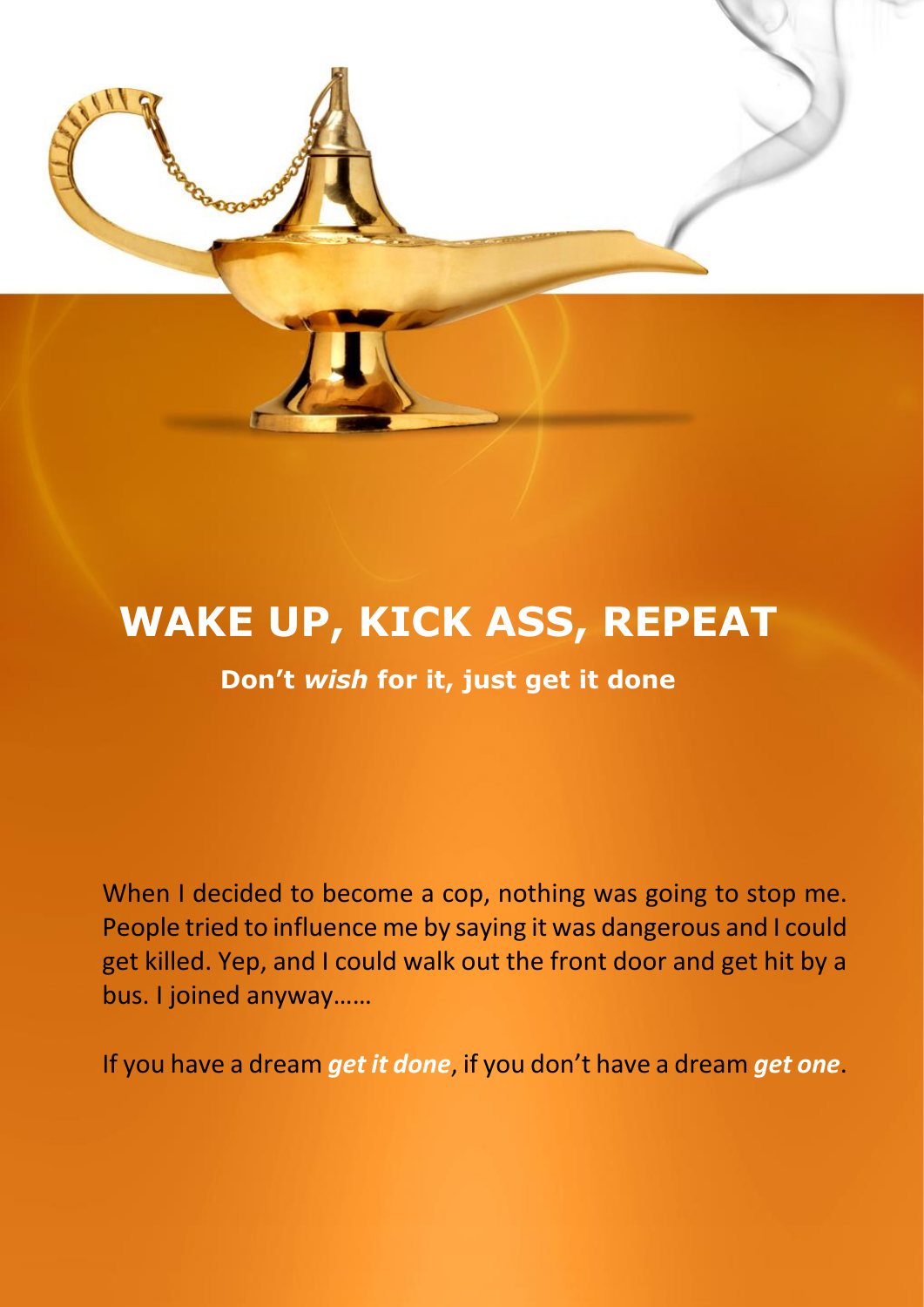### **WAKE UP**

- $\checkmark$  Don't let anybody, even family, talk you out of your dreams. Don't be afraid to be different and go against the flow. Once you achieve your dream and reach your goals, don't let others negatively influence you. Don't let people dim your rainbow.
- $\checkmark$  If you don't like where you are in your life right now, change it. Even a small micro-change is a change. You know what your dreams are and if you don't, you need to get one. Set goals. And when you get there, set new goals.
- $\checkmark$  When you get close enough to your dream that you can smell it, fear will likely raise its ugly head. Don't be afraid. Be careful what you wish for because good things will come your way.

# **KICK ASS**

- $\checkmark$  Stand up for your principles, and for those around you. If you see someone being hardly done by, say something about it. If you are being wronged, stand up for yourself. Nobody has the right to cut you down. Wake up, kick ass, repeat.
- $\checkmark$  Don't be afraid to take a chance on something new, and don't let fear of the unknown stop you from achieving your dreams. Set some new "firsts" for yourself, and once you have done it, technically, you now have experience.
- $\checkmark$  Life is unpredictable, and we never know what the day will bring. Embrace what you can, let go of what you don't need, and face what you must. Be present and show up every day.
- $\checkmark$  Keep an open mind about everything in this world. Don't believe everything you see on the news, in the papers, or even what people tell you. People lie for their own gain. Be smart—be in front of that game. Be curious and suspicious. You call the shots.
- $\checkmark$  Don't let anybody push you around, set boundaries, and teach them what you will accept and when they are crossing the line. You can't expect people to read your mind and know what will tick you off. If something or someone does, tell them. One of my favorite things to say is, "if I'm thinking it, you'll know about it."
- $\checkmark$  Don't take crap from anybody, at all, ever. This does not mean that you go ballistic on people, it just means that you stand up for yourself. You can do that in an assertive, non-threatening way. Stand up for you—you're important and what you have to say is just as important as the next person.